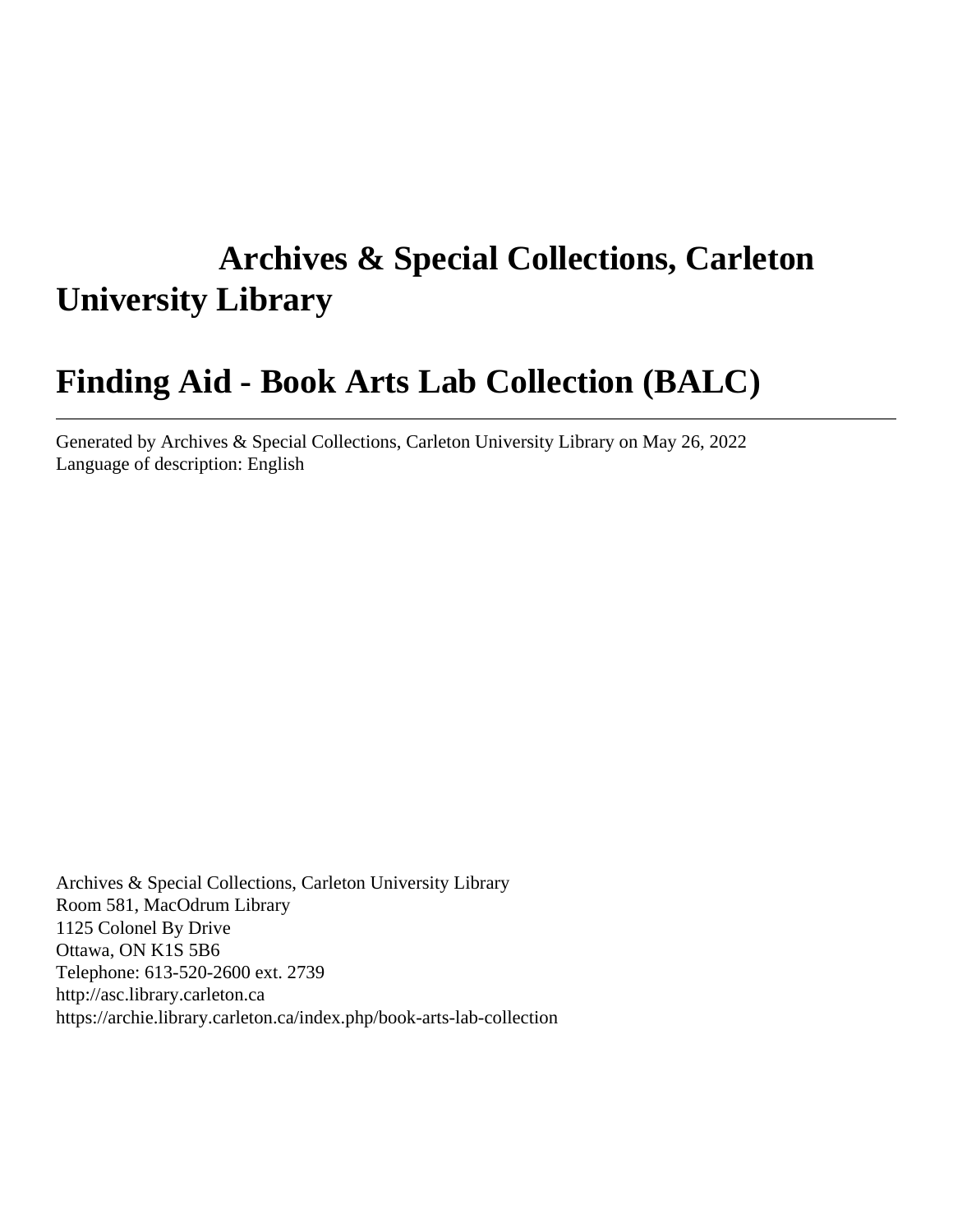## **Table of contents**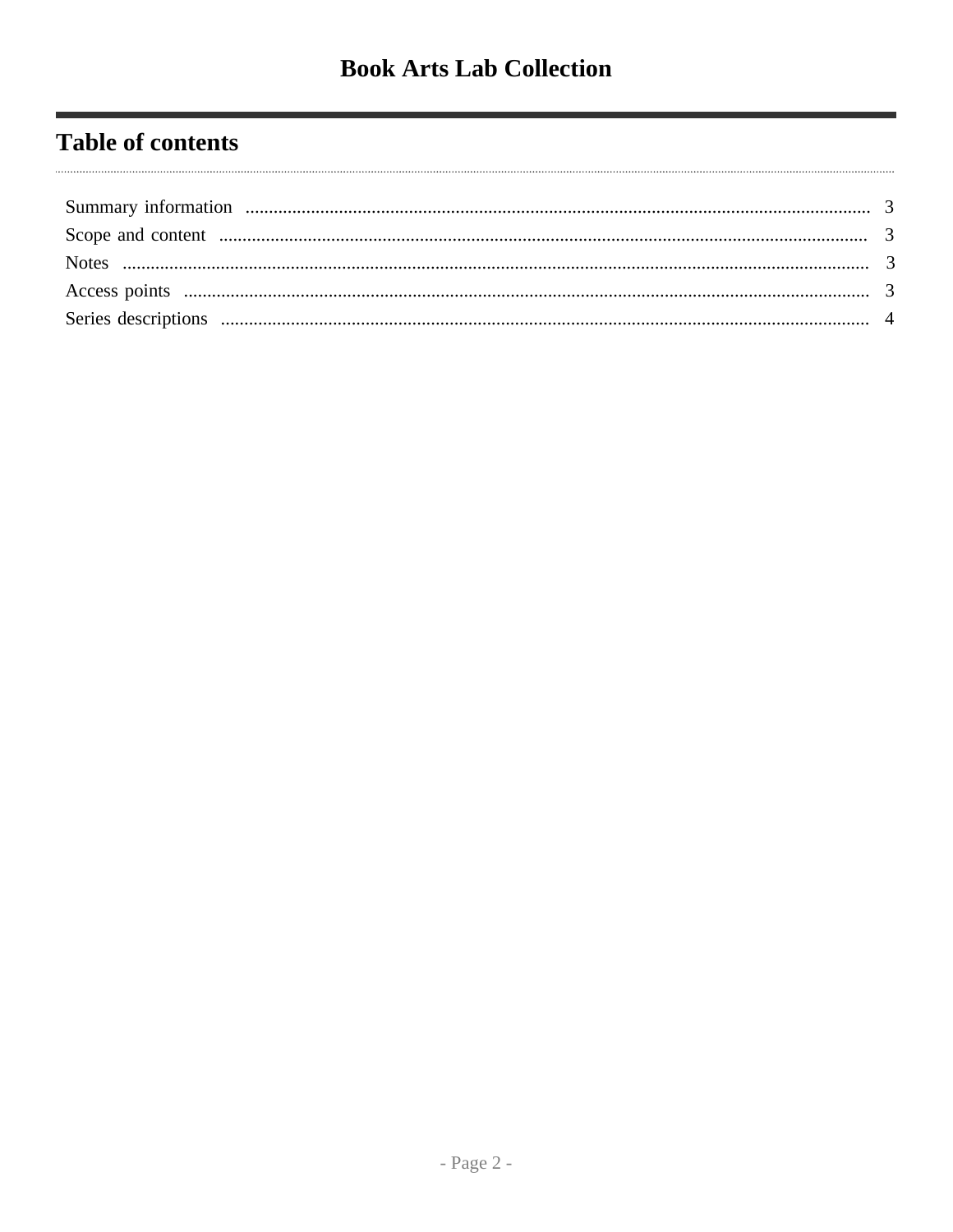## <span id="page-2-0"></span>**Summary information**

| <b>Repository:</b>                           | Archives & Special Collections, Carleton University Library |
|----------------------------------------------|-------------------------------------------------------------|
| <b>Title:</b>                                | <b>Book Arts Lab Collection</b>                             |
| Reference code:                              | <b>BALC</b>                                                 |
| Date:                                        | 1957-2022 (date of creation)                                |
| <b>Physical description:</b>                 | DRAFT                                                       |
| Dates of creation,<br>revision and deletion: |                                                             |

#### **Custodial history**

Material in the Book Arts Lab Collection has been received, often ad hoc, from various Canadian press houses and printers.

#### <span id="page-2-1"></span>**Scope and content**

Part One of The Book Arts Lab Collections is comprised of both published and ephemeral material brought together to help support the Carleton University Library's Book Arts Lab. Part Two is comprised of material produced by Quad Press and the Book Arts Lab.

#### <span id="page-2-2"></span>**Notes**

#### **Title notes**

#### **Other notes**

• **Publication status**: Published

### <span id="page-2-3"></span>**Access points**

- Textual record (documentary form)
- Graphic material (documentary form)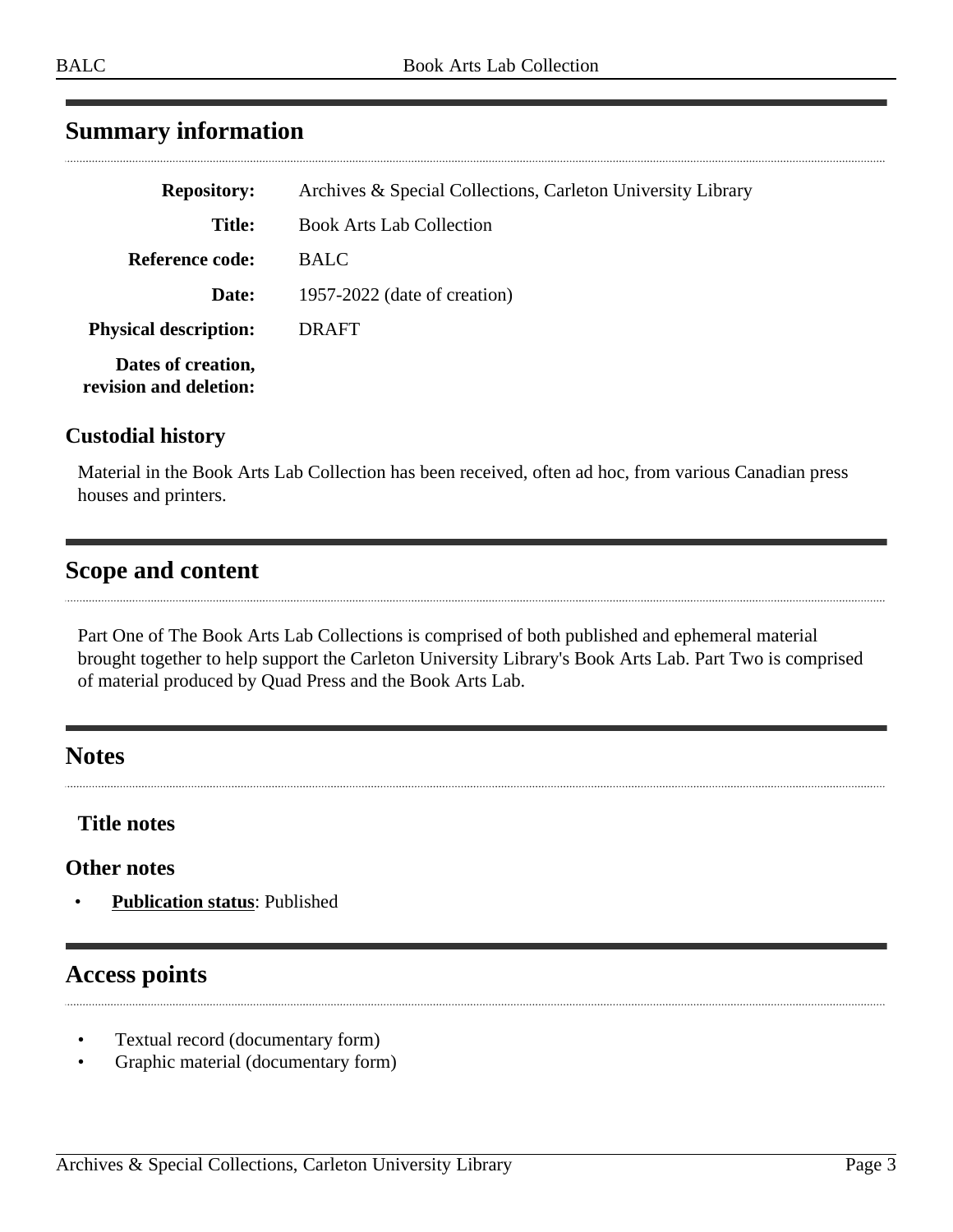<span id="page-3-0"></span>

| Reference code      | Title                                                                                                                                                                | Dates      | Physical description |
|---------------------|----------------------------------------------------------------------------------------------------------------------------------------------------------------------|------------|----------------------|
|                     |                                                                                                                                                                      |            |                      |
|                     | <b>Part BALC-1: Print publications and samples</b>                                                                                                                   |            |                      |
|                     | Date: 1957-2022 (date of creation)                                                                                                                                   |            |                      |
| Note [generalNote]: |                                                                                                                                                                      |            |                      |
|                     | Note: The "Wayzgoose Anthologies" are published by the Grimsby Public Art Gallery in conjunction<br>with an annual Wayzgoose Book Arts Fair held in Grimsby Ontario. |            |                      |
| Access points:      |                                                                                                                                                                      |            |                      |
|                     | Textual record (documentary form)<br>Graphic material (documentary form)                                                                                             |            |                      |
| Publication status: |                                                                                                                                                                      |            |                      |
| Published           |                                                                                                                                                                      |            |                      |
|                     | File / item list                                                                                                                                                     |            |                      |
| Reference code      | Title                                                                                                                                                                | Dates      | Physical description |
| $BALC-1-1$          | Item - "First impression: early printing<br>in Nova Scotia" by Marjory Whitelaw<br>[booklet]                                                                         | 1987       |                      |
|                     | Physical location:<br>Vault                                                                                                                                          |            |                      |
| $BALC-1-2$          | Item - "A legacy of letters" [booklet with<br>letterpress card from 2018]                                                                                            | 2012, 2018 |                      |
|                     | Physical location:                                                                                                                                                   |            |                      |
|                     | Vault                                                                                                                                                                |            |                      |
| <b>BALC-1-3</b>     | Item - "Wayzgoose Anthology 2014"                                                                                                                                    | 2014       |                      |
|                     | Physical location:                                                                                                                                                   |            |                      |
|                     | Vault                                                                                                                                                                |            |                      |
| BALC-1-4            | <b>Item - Gaspereau Press catalogue</b>                                                                                                                              | 2017       |                      |
|                     | Physical location:                                                                                                                                                   |            |                      |
|                     | Vault                                                                                                                                                                |            |                      |
| <b>BALC-1-5</b>     | Item - "The figure a poem makes" by<br><b>Robert Frost, Gaspereau Press printing,</b><br>49/120                                                                      | 2017       |                      |
|                     | Physical location:                                                                                                                                                   |            |                      |
|                     | Vault                                                                                                                                                                |            |                      |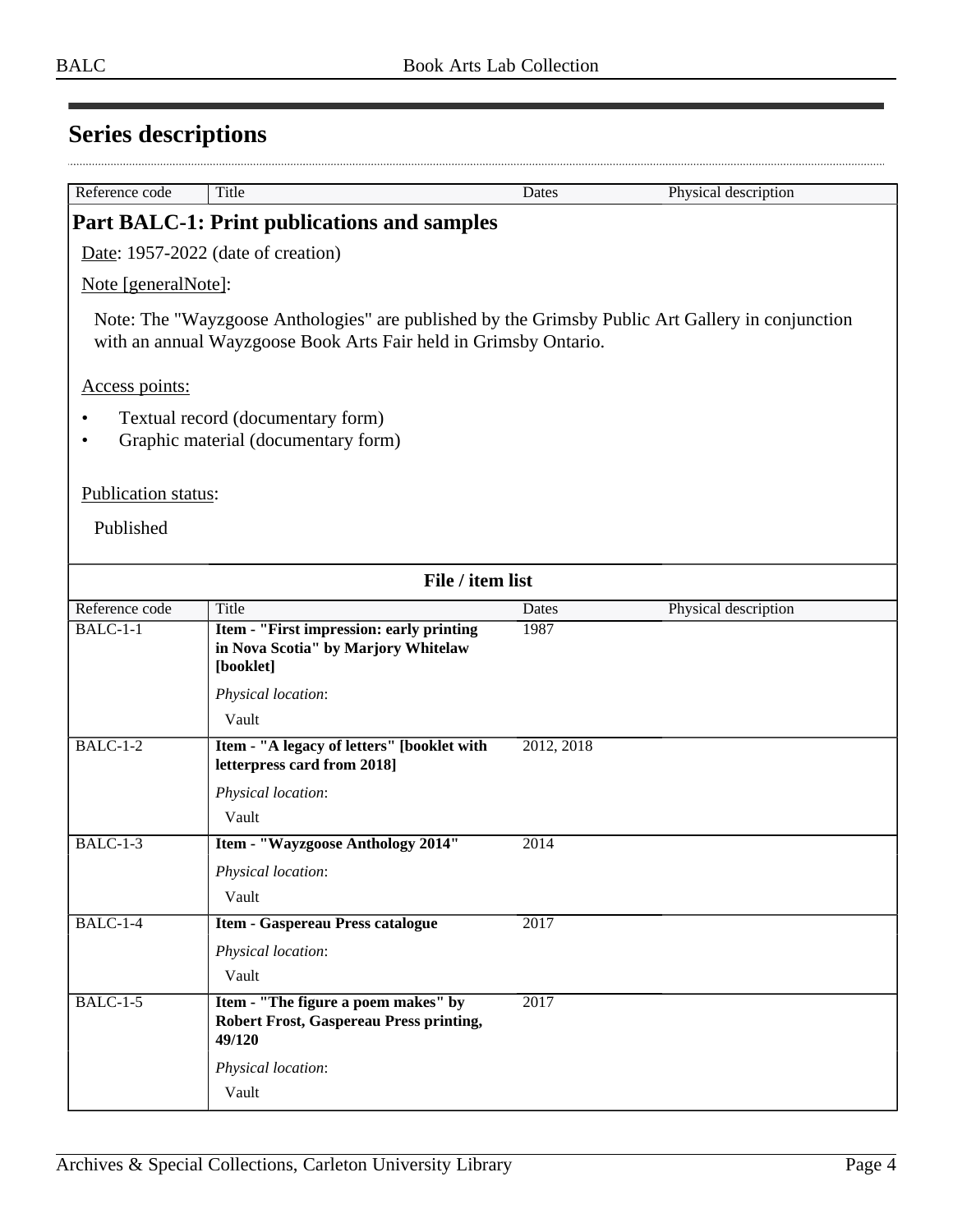| <b>BALC-1-6</b>  | Item - "Sixty over twenty" by Andrew<br><b>Steeves, Gaspereau Press</b>                                              | 2017 |
|------------------|----------------------------------------------------------------------------------------------------------------------|------|
|                  | Physical location:                                                                                                   |      |
|                  | Vault                                                                                                                |      |
| $BALC-1-7$       | <b>Item - Gaspereau Press catalogue</b>                                                                              | 2018 |
|                  | Physical location:                                                                                                   |      |
|                  | Vault                                                                                                                |      |
| $BALC-1-8$       | Item - "The Rubaiyat of Omar Khayyam",<br><b>Weathervayne Press, 4th edition, 12/20</b>                              | 2020 |
|                  | Physical location:                                                                                                   |      |
|                  | Vault                                                                                                                |      |
| <b>BALC-1-9</b>  | Item - "2020 Christmas keepsake",<br><b>Weathervane Press, 91/130</b>                                                | 2020 |
|                  | Physical location:                                                                                                   |      |
|                  | Vault                                                                                                                |      |
| <b>BALC-1-10</b> | Item - "L'histoire de Jémima Cane-de-<br>Flaque", matchbox book, Weathervane<br>Press, 09/55                         | 2020 |
|                  | Physical location:                                                                                                   |      |
|                  | Vault                                                                                                                |      |
| <b>BALC-1-11</b> | Item - "Works, samples, assays [sic] &<br>investigations", Lexicon Press, Ottawa                                     | 2020 |
|                  | <b>Press Gang</b>                                                                                                    |      |
|                  | Physical location:                                                                                                   |      |
|                  | Vault                                                                                                                |      |
| <b>BALC-1-12</b> | <b>Item - "Gloucester Horticultural</b><br>Society members garden tour", booklet,<br><b>Weathervane Press</b>        | 2020 |
|                  | Physical location:<br>Vault                                                                                          |      |
| <b>BALC-1-13</b> | <b>Item - "The Weathervane Press 2021</b><br>calendar", no. 41                                                       | 2020 |
|                  | Physical location:<br>Vault                                                                                          |      |
| <b>BALC-1-14</b> | Item - Letterpress Gazette #44, Autumn<br>and Letterpress packet #44, Ottawa Press<br><b>Gang, Weathervane Press</b> | 2020 |
|                  | Physical location:                                                                                                   |      |
|                  | Vault                                                                                                                |      |
| <b>BALC-1-15</b> | Item - Letterpress Gazette #45, Winter<br>and Letterpress packet #45, Ottawa Press<br><b>Gang, Weathervane Press</b> | 2021 |
|                  | Physical location:                                                                                                   |      |
|                  | Vault                                                                                                                |      |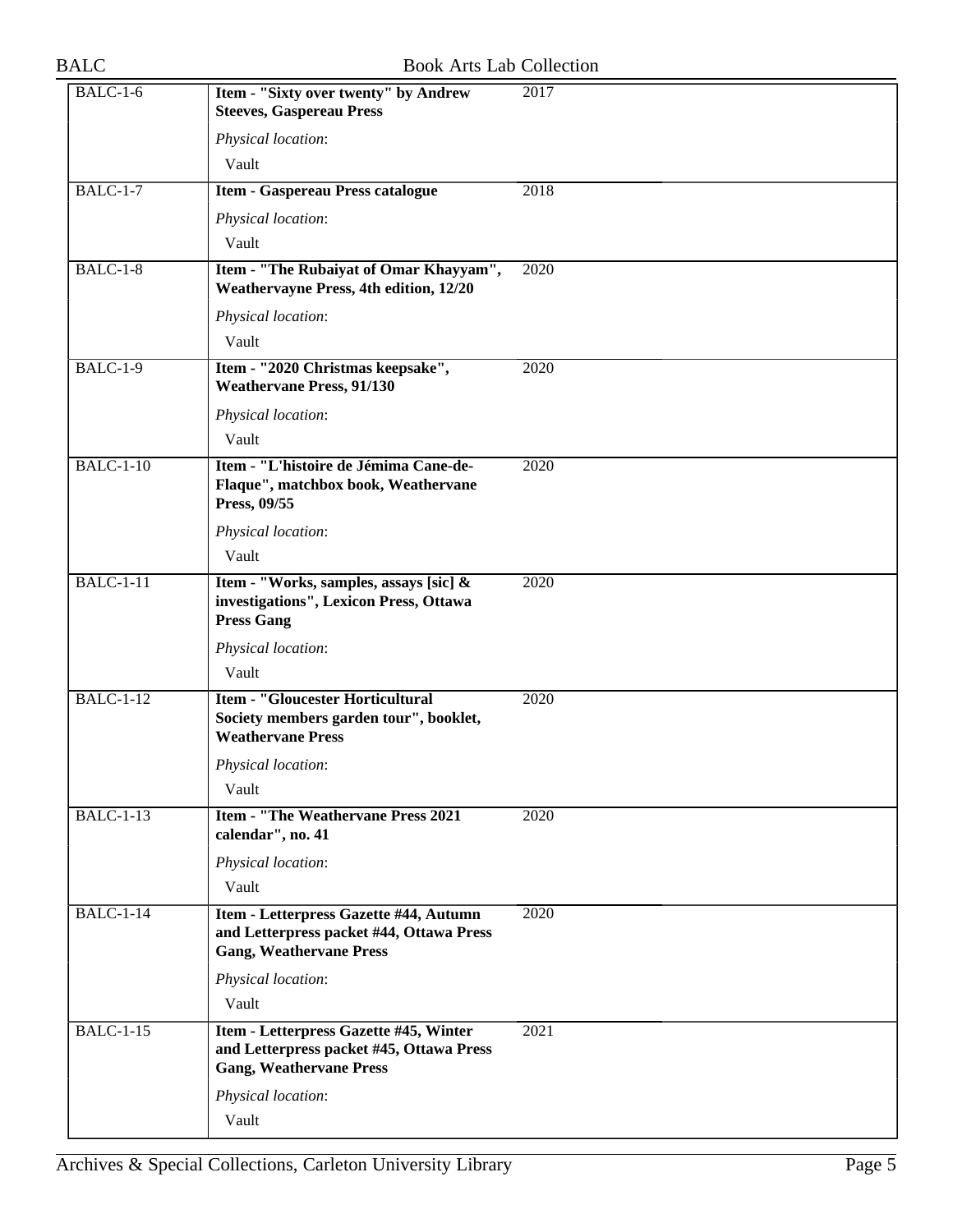| <b>BALC-1-16</b> | Item - Letterpress Gazette #46, Spring<br>and Letterpress packet #46, Ottawa Press<br><b>Gang, Weathervane Press</b> | 2021 |
|------------------|----------------------------------------------------------------------------------------------------------------------|------|
|                  | Physical location:<br>Vault                                                                                          |      |
| <b>BALC-1-17</b> | Item - Letterpress Gazette #47, Summer<br>and Letterpress packet #47, Ottawa Press<br><b>Gang, Weathervane Press</b> | 2021 |
|                  | Physical location:<br>Vault                                                                                          |      |
| $BALC-1-18$      | Item - Letterpress Gazette #48, Autumn<br>and Letterpress packet #48, Ottawa Press<br><b>Gang, Weathervane Press</b> | 2021 |
|                  | Physical location:<br>Vault                                                                                          |      |
| <b>BALC-1-19</b> | <b>Item - "The Weathervane Press calendar"</b><br>for 2022"                                                          | 2021 |
|                  | Physical location:<br>Vault                                                                                          |      |
| <b>BALC-1-20</b> | <b>Item - NSCAD Old Trades cards</b>                                                                                 |      |
|                  | Physical location:                                                                                                   |      |
|                  | Vault                                                                                                                |      |
| <b>BALC-1-21</b> | <b>Item - NSCAD Letterpress Gang cards</b>                                                                           |      |
|                  | Physical location:                                                                                                   |      |
|                  | Vault                                                                                                                |      |
| <b>BALC-1-22</b> | Item - "2021 Christmas keepsake",<br><b>Weathervane Press, 13/120</b>                                                |      |
|                  | Physical location:                                                                                                   |      |
|                  | Vault                                                                                                                |      |
| <b>BALC-1-23</b> | Item - "Wayzgoose'83 Anthology"                                                                                      | 1983 |
|                  | Physical location:<br>Vault                                                                                          |      |
| <b>BALC-1-24</b> | Item - "Wayzgoose'84 Anthology"                                                                                      | 1984 |
|                  | Physical location:                                                                                                   |      |
|                  | Vault                                                                                                                |      |
| <b>BALC-1-25</b> | Item - "Wayzgoose'85 Anthology"                                                                                      | 1985 |
|                  | Physical location:                                                                                                   |      |
|                  | Vault                                                                                                                |      |
| <b>BALC-1-26</b> | Item - "Wayzgoose'86 Anthology"                                                                                      | 1986 |
|                  | Physical location:                                                                                                   |      |
|                  | Vault                                                                                                                |      |
| <b>BALC-1-27</b> | Item - "Wayzgoose'87 Anthology"                                                                                      | 1987 |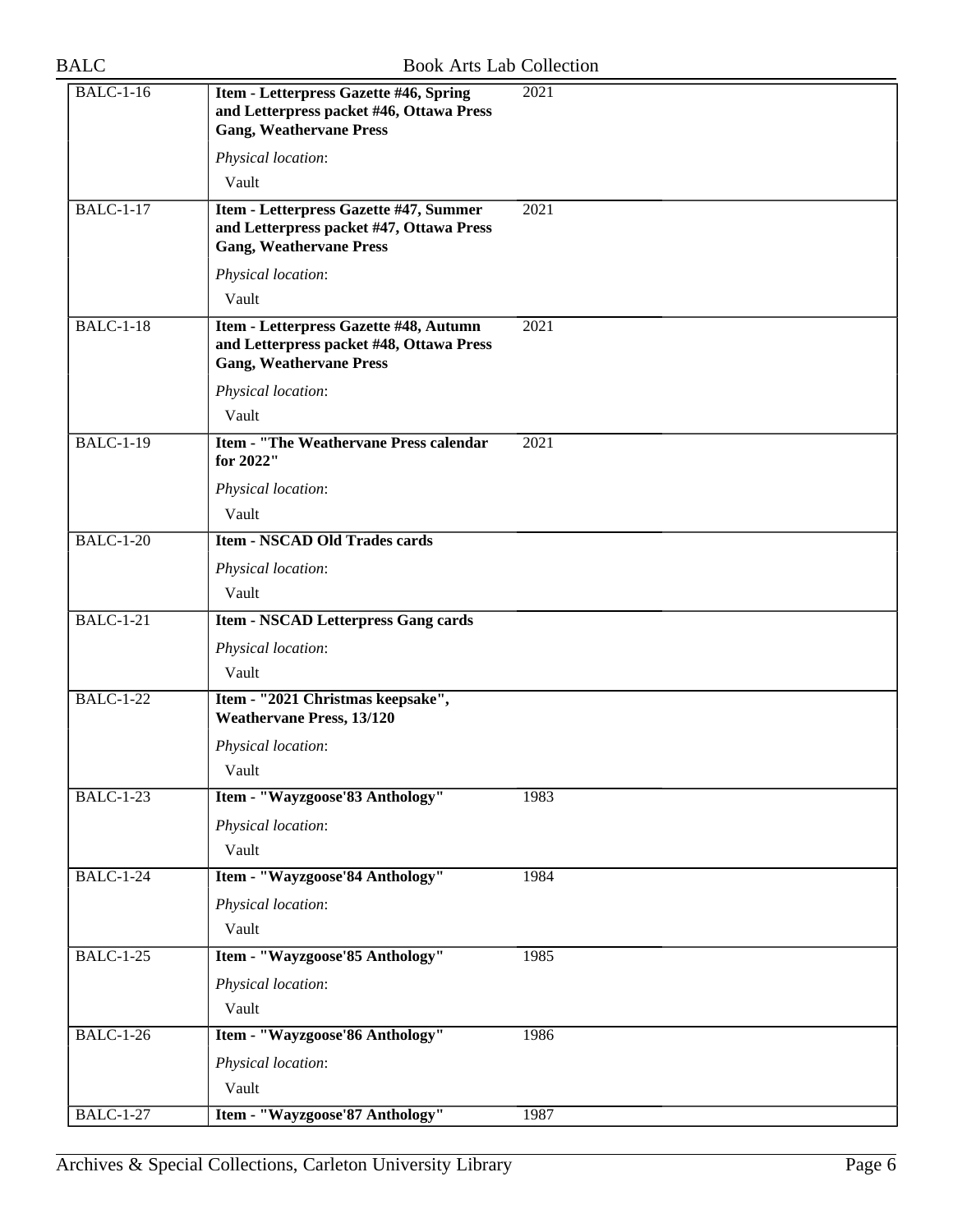|                  | Physical location:<br>Vault                   |      |
|------------------|-----------------------------------------------|------|
| <b>BALC-1-28</b> | Item - "Wayzgoose'88 Anthology"               | 1988 |
|                  | Physical location:                            |      |
|                  | Vault                                         |      |
| <b>BALC-1-29</b> | Item - "Wayzgoose'89 Anthology"               | 1989 |
|                  | Physical location:                            |      |
|                  | Vault                                         |      |
| <b>BALC-1-30</b> | Item - "Wayzgoose'90 Anthology"               | 1990 |
|                  | Physical location:                            |      |
|                  | Vault                                         |      |
| <b>BALC-1-31</b> | Item - "Wayzgoose'92 Anthology"               | 1992 |
|                  | Physical location:                            |      |
|                  | Vault                                         |      |
| <b>BALC-1-32</b> | Item - "Wayzgoose'93 Anthology"               | 1993 |
|                  | Physical location:                            |      |
|                  | Vault                                         |      |
| <b>BALC-1-33</b> | Item - "Wayzgoose'95 Anthology"               | 1995 |
|                  | Physical location:                            |      |
|                  | Vault                                         |      |
| <b>BALC-1-34</b> | Item - "Wayzgoose'97 Anthology"               | 1997 |
|                  | Physical location:                            |      |
|                  | Vault                                         |      |
| <b>BALC-1-35</b> | Item - "Wayzgoose Anthology 1998 20<br>Years" | 1998 |
|                  | Physical location:                            |      |
|                  | Vault                                         |      |
| <b>BALC-1-36</b> | Item - "Wayzgoose Anthology 2006"             | 2006 |
|                  | Physical location:                            |      |
|                  | Vault                                         |      |
| <b>BALC-1-37</b> | Item - "Wayzgoose Anthology 2007"             | 2007 |
|                  | Physical location:                            |      |
|                  | Vault                                         |      |
| <b>BALC-1-38</b> | Item - "Wayzgoose Anthology 2012"             | 2012 |
|                  | Physical location:                            |      |
|                  | Vault                                         |      |
| <b>BALC-1-39</b> | Item - "Wayzgoose Anthology 2015"             | 2015 |
|                  | Physical location:                            |      |
|                  | Vault                                         |      |
| <b>BALC-1-40</b> | Item - "Wayzgoose Anthology 2016"             | 2016 |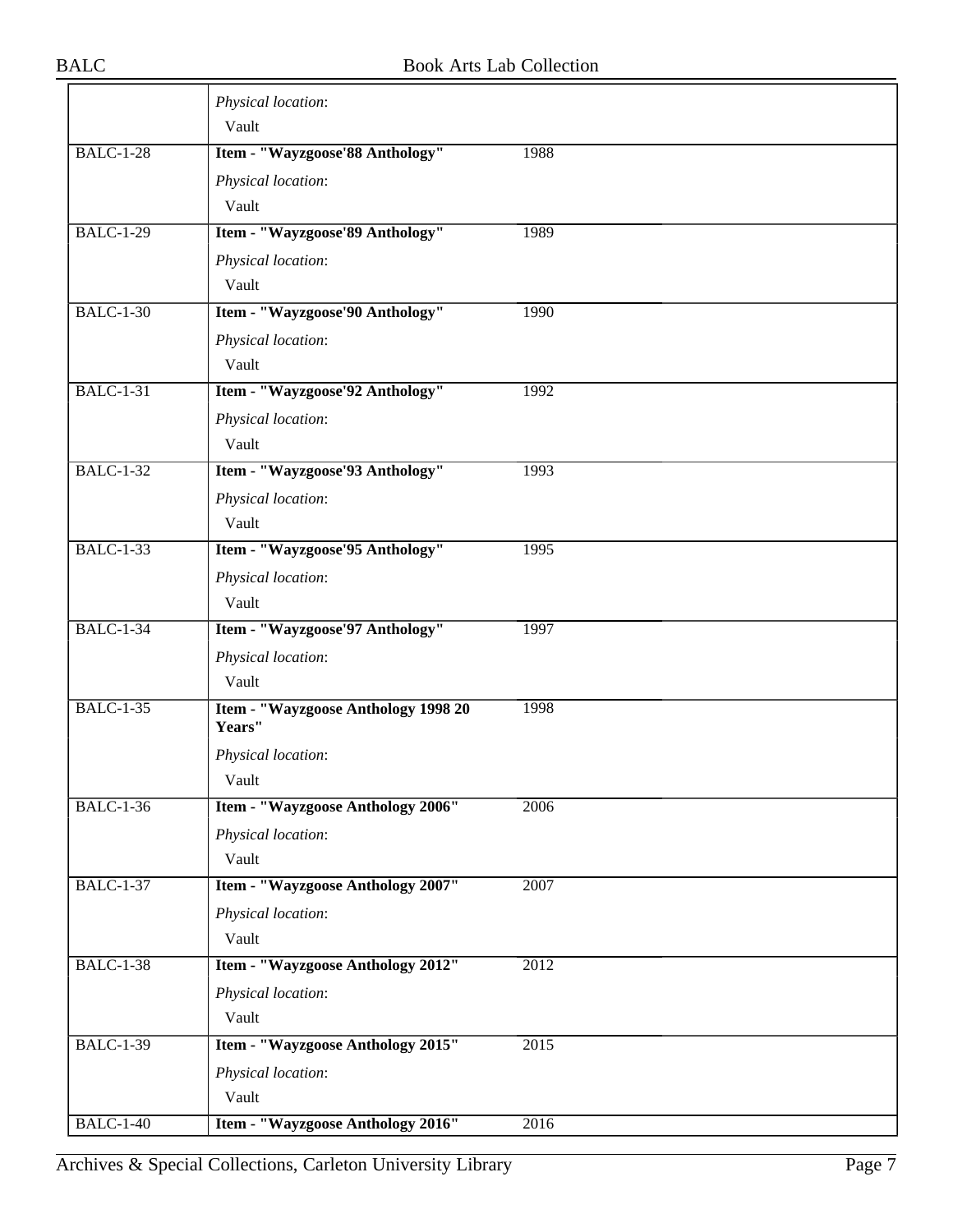|                  | Physical location:                                                     |      |
|------------------|------------------------------------------------------------------------|------|
|                  | Vault                                                                  |      |
| <b>BALC-1-41</b> | Item - "Wayzgoose Anthology Canada<br>150"                             | 2017 |
|                  | Physical location:                                                     |      |
|                  | Vault                                                                  |      |
| <b>BALC-1-42</b> | Item - "Wayzgoose 40th 2018"                                           | 2018 |
|                  | Physical location:                                                     |      |
|                  | Vault                                                                  |      |
| <b>BALC-1-43</b> | Item - "Wayzgoose Anthology 2019"                                      | 2019 |
|                  | Physical location:                                                     |      |
|                  | Vault                                                                  |      |
| <b>BALC-1-44</b> | Item - "The Introduction of Printing into<br><b>Canada"</b> by Fauteux | 1957 |
|                  | Physical location:                                                     |      |
|                  | Vault                                                                  |      |
| <b>BALC-1-45</b> | Item - "Wayzgoose Anthology 2020"                                      | 2020 |
|                  | Physical location:                                                     |      |
|                  | Vault                                                                  |      |
| <b>BALC-1-46</b> | Item - "Wayzgoose Anthology 2021"                                      |      |
|                  | Physical location:                                                     |      |
|                  | Vault                                                                  |      |
| <b>BALC-1-47</b> | Item - "Ottawa Press Gang Type Sample,<br>Vol. 2"                      | 2016 |
|                  | Physical location:                                                     |      |
|                  | Vault                                                                  |      |
| <b>BALC-1-48</b> | Item - "In the Darkness", Martin Brett,<br>Hard Boiled Epigrams, 15/20 | 2011 |
|                  | Physical location:                                                     |      |
|                  | Vault                                                                  |      |
| <b>BALC-1-49</b> | Item - "Tintern Abbey", Greyweathers<br>Press, 36/80                   | 2012 |
|                  | Note [generalNote]:                                                    |      |
|                  | See also: RAR PR 5869 L57 2012.                                        |      |
|                  | Physical location:                                                     |      |
|                  | Vault                                                                  |      |
| <b>BALC-1-50</b> | Item - "Moon Haiku", Charles Byers, 3<br>Bats Press, 17/25             | 2021 |
|                  | Physical location:                                                     |      |
|                  | Vault                                                                  |      |
| <b>BALC-1-51</b> | Item - "The Mouse Plague", E.J.W. Gibb,<br>3 Bats Press, 25 copies     | 2021 |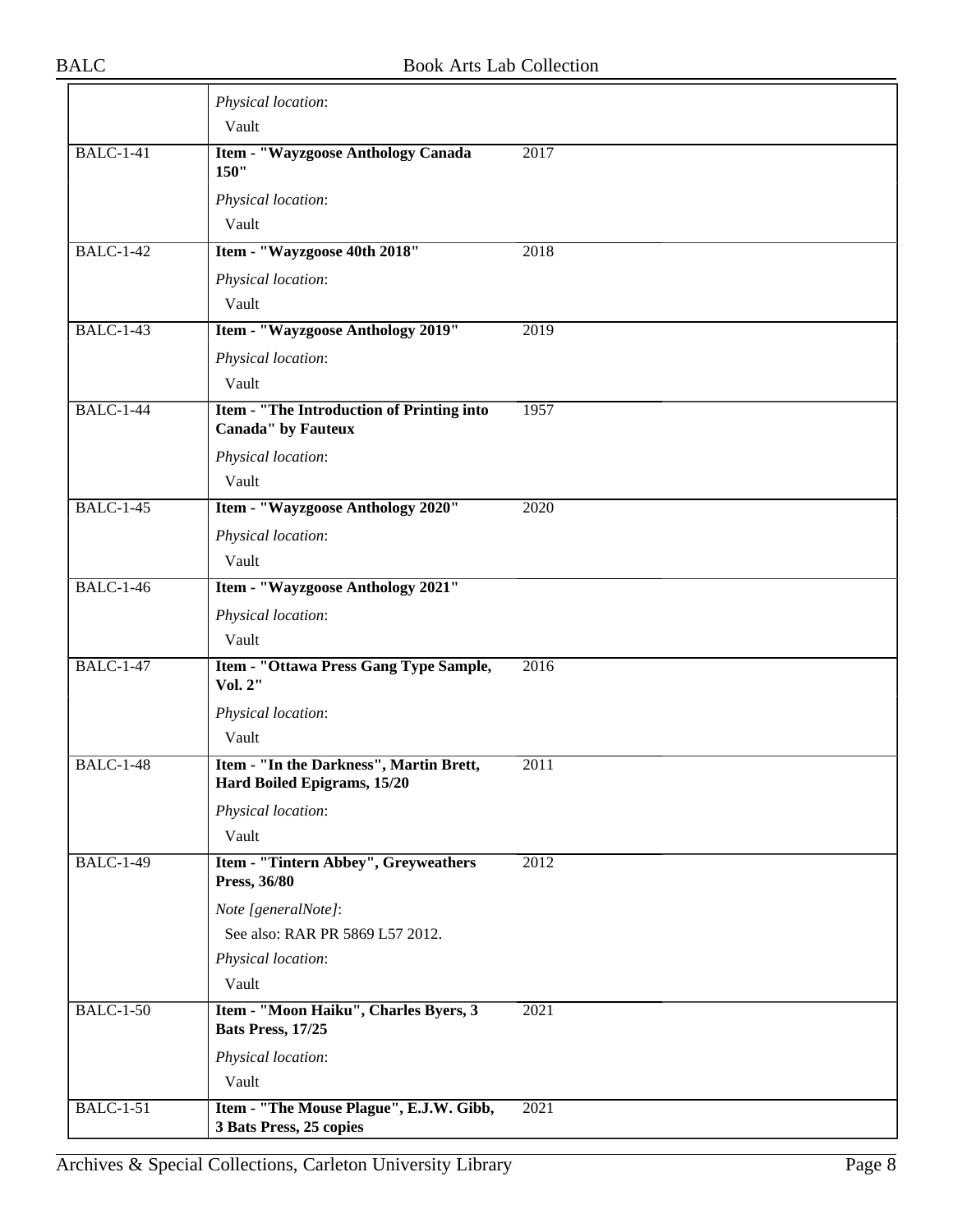|                  | Physical location:                                                                         |                   |
|------------------|--------------------------------------------------------------------------------------------|-------------------|
|                  | Vault                                                                                      |                   |
| <b>BALC-1-52</b> | Item - "Re-inhabitation", Gary Snyder,<br><b>Lexicon Books 19/108</b>                      | 2018              |
|                  | Physical location:                                                                         |                   |
|                  | Vault                                                                                      |                   |
| <b>BALC-1-53</b> | Item - "Kubla Khan", Samuel Taylor<br>Coleridge, Greyweathers Press, 118/150               | 2005              |
|                  | Physical location:                                                                         |                   |
|                  | Vault                                                                                      |                   |
| <b>BALC-1-54</b> | Item - "Tenebrismo: Ten Poems", Kera<br>Willis, Greyweathers Press, 13/75                  | 2007              |
|                  | Note [generalNote]:                                                                        |                   |
|                  | See also: RAR PS8645 I55 T46 2007                                                          |                   |
|                  | Physical location:                                                                         |                   |
|                  | Vault                                                                                      |                   |
| <b>BALC-1-55</b> | Item - "The Four Questions", G.A.<br>Grierson, 3 Bats Press, 25 copies                     | 2022              |
|                  | Physical location:                                                                         |                   |
|                  | Vault                                                                                      |                   |
| <b>BALC-1-56</b> | Item - "Stepping Stones" Roger Moore,<br><b>Rabbittown Press, 54/75</b>                    | $\overline{2015}$ |
|                  | Physical location:                                                                         |                   |
|                  | Vault                                                                                      |                   |
| <b>BALC-1-57</b> | Item - "Four Trees and a Rhubarb Patch",<br><b>Andrew Steeves, Gaspereau Press, 11/100</b> | $\overline{2018}$ |
|                  | Physical location:                                                                         |                   |
|                  | Vault                                                                                      |                   |
| <b>BALC-1-58</b> | Item - "That Tree is Mine", Virginia<br><b>Konchan, Gaspereau Press</b>                    | 2020              |
|                  | Physical location:                                                                         |                   |
|                  | Vault                                                                                      |                   |
| <b>BALC-1-59</b> | Item - "From the Earth to the Moon",<br><b>Weathervane Press, 165/180</b>                  | 2007              |
|                  | Physical location:                                                                         |                   |
|                  | Vault                                                                                      |                   |
| <b>BALC-1-60</b> | Item - "Ottawa Press Gang's Letterpress<br>Cookbook", 8/52                                 | 2010              |
|                  | Physical location:                                                                         |                   |
|                  | Vault                                                                                      |                   |
| <b>BALC-1-61</b> | Item - "The Ideal Book", William Morris,<br><b>Lexicon Books, 13/108</b>                   | 2017              |
|                  | Physical location:                                                                         |                   |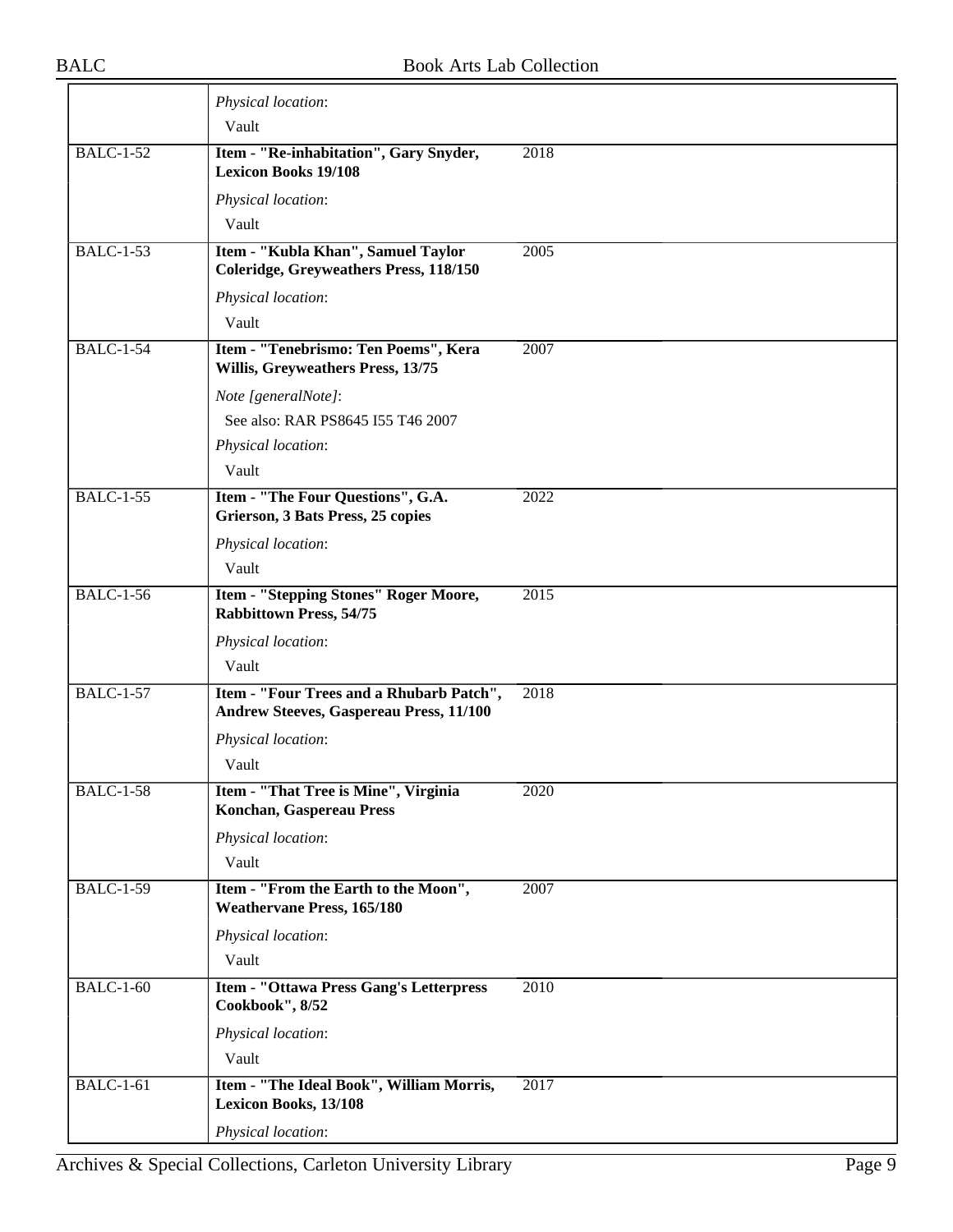|                  | Vault                                                                                                                |      |
|------------------|----------------------------------------------------------------------------------------------------------------------|------|
| <b>BALC-1-62</b> | Item - "The Charge of the Light Brigade",<br><b>Alfred Lord Tennyson, Cumberland</b><br>Heritage Village, 119/180    |      |
|                  | Physical location:                                                                                                   |      |
|                  | Vault                                                                                                                |      |
| <b>BALC-1-63</b> | Item - "A Little Book of Fables by Aesop",<br><b>Weathervane Press, 54/100</b>                                       | 2018 |
|                  | Physical location:                                                                                                   |      |
|                  | Vault                                                                                                                |      |
| <b>BALC-1-64</b> | Item - "Rumpelstiltskin", Brothers<br>Grimm, Weathervane Press, 29/100                                               | 2018 |
|                  | Physical location:                                                                                                   |      |
|                  | Vault                                                                                                                |      |
| <b>BALC-1-65</b> | Item - "Joseph Stevens: Archbibliophile",<br><b>Gaspereau Press</b>                                                  | 2020 |
|                  | Physical location:                                                                                                   |      |
|                  | Vault                                                                                                                |      |
| <b>BALC-1-66</b> | Item - "Entre Deux Saisons: Un Conte",<br><b>Richard St-Laurent, The Cranky Press,</b><br>164/165                    | 2010 |
|                  | Physical location:                                                                                                   |      |
|                  | Vault                                                                                                                |      |
| <b>BALC-1-67</b> | <b>Item - "Rabbittown Press: A Brief</b><br>History", David Brewer, Rabbittown<br><b>PRess 13/109</b>                | 2016 |
|                  | Physical location:                                                                                                   |      |
|                  | Vault                                                                                                                |      |
| <b>BALC-1-68</b> | Item - "Lock's Press 1979-96: An<br>exhibition of books, pamphlets and<br>broadsides", Belleville Public Art Gallery | 1996 |
|                  | Physical location:                                                                                                   |      |
|                  | Vault                                                                                                                |      |
| <b>BALC-1-69</b> | Item - "Ali Baba and the Forty Thieves",<br><b>Weathervane Press, ?/180</b>                                          | 2020 |
|                  | Physical location:                                                                                                   |      |
|                  | Vault                                                                                                                |      |
| <b>BALC-1-70</b> | Item - "Beowulf: a rendering in prose",<br><b>Weathervane Press, ?/180</b>                                           |      |
|                  | Physical location:<br>Vault                                                                                          |      |
| <b>BALC-1-71</b> | Item - "The Tale of Aladdin or the                                                                                   |      |
|                  | Wonderful Lamp", Weathervane Press,<br>167/180                                                                       |      |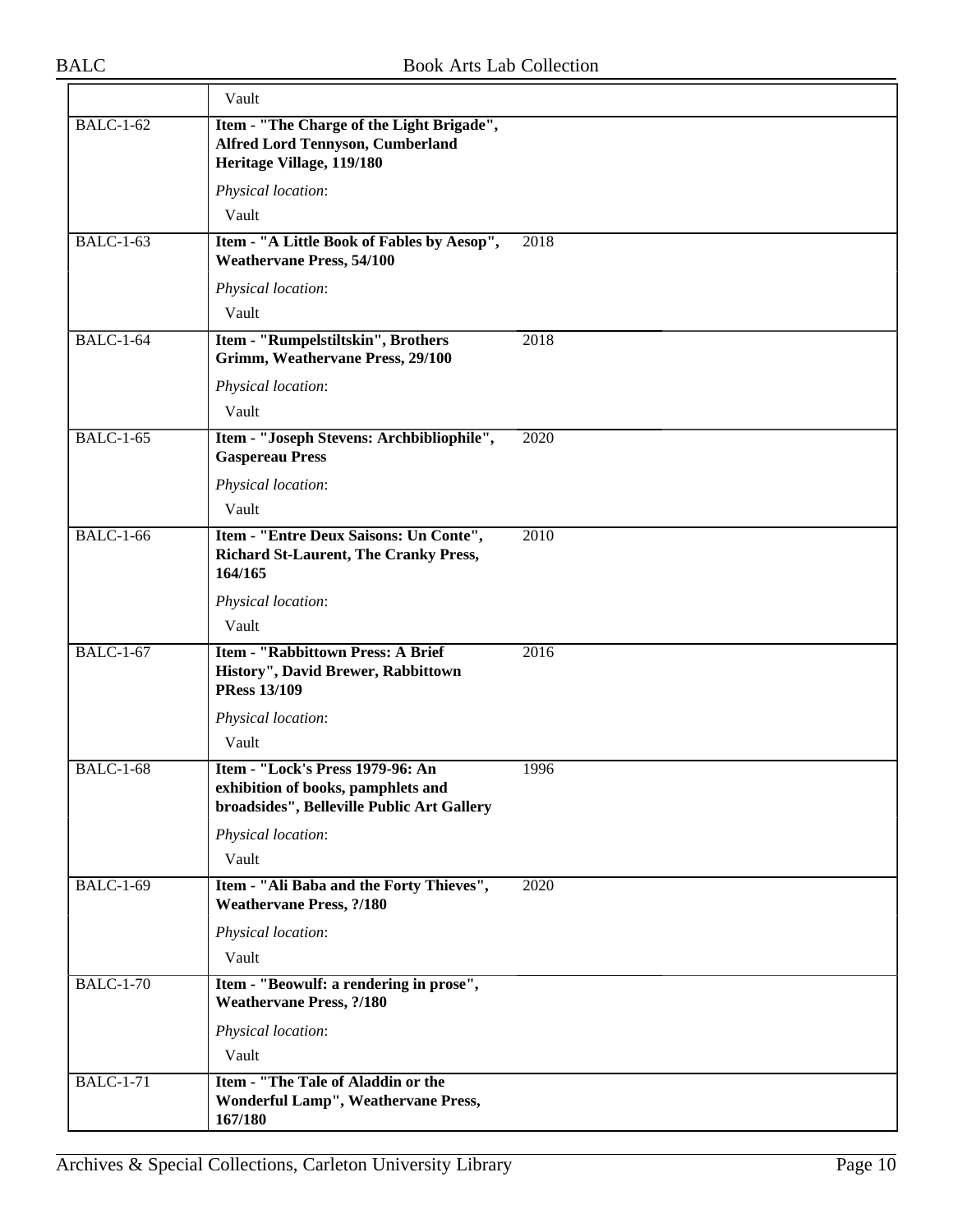|                  | Physical location:                                                                        |      |
|------------------|-------------------------------------------------------------------------------------------|------|
|                  | Vault                                                                                     |      |
| <b>BALC-1-72</b> | Item - "Sinbad the Sailor", Weathervane<br>Press, 123/180                                 | 2017 |
|                  | Physical location:                                                                        |      |
|                  | Vault                                                                                     |      |
| <b>BALC-1-73</b> | Item - "Letterpress Calendar", Ottawa<br>Press Gang, 27/60                                | 2012 |
|                  | Physical location:                                                                        |      |
|                  | Vault                                                                                     |      |
| <b>BALC-1-74</b> | Item - Henry No.4: Man is Altogether Too<br>Much Insisted On", Gaspereau Press,<br>63/80  | 2021 |
|                  | Physical location:<br>Vault                                                               |      |
|                  |                                                                                           |      |
| <b>BALC-1-75</b> | Item - "Night" (D.C. Scott)/Afterglow<br>(W.W. Campbell), The Grunge Papers               | 2005 |
|                  | Physical location:                                                                        |      |
|                  | Vault                                                                                     |      |
| <b>BALC-1-76</b> | Item - "Tales for Our Times, Two Fables<br>by Ambrose Bierce", The Cranky Press,<br>63/75 | 2008 |
|                  | Physical location:                                                                        |      |
|                  | Vault                                                                                     |      |
| <b>BALC-1-77</b> | Item - "A Week without Worry", Village<br><b>Printery 182/190</b>                         |      |
|                  | Physical location:                                                                        |      |
|                  | Vault                                                                                     |      |
| <b>BALC-1-78</b> | Item - "The Mammoth Cheese of 1893",<br>54/55                                             |      |
|                  | Physical location:                                                                        |      |
|                  | Vault                                                                                     |      |
| <b>BALC-1-79</b> | Item - "Bauhaus: 1919-1933", Ottawa<br><b>Press Gang, 158/170</b>                         |      |
|                  | Physical location:                                                                        |      |
|                  | Vault                                                                                     |      |
| <b>BALC-1-80</b> | Item - "Carl Dair's Typographical<br>Contrasts", Weathervane Press, 167/180               | 2017 |
|                  | Physical location:                                                                        |      |
|                  | Vault                                                                                     |      |
| <b>BALC-1-81</b> | Item - "The Devil's Picture Book",<br><b>Weathervane Press, 118/180</b>                   | 2014 |
|                  | Physical location:                                                                        |      |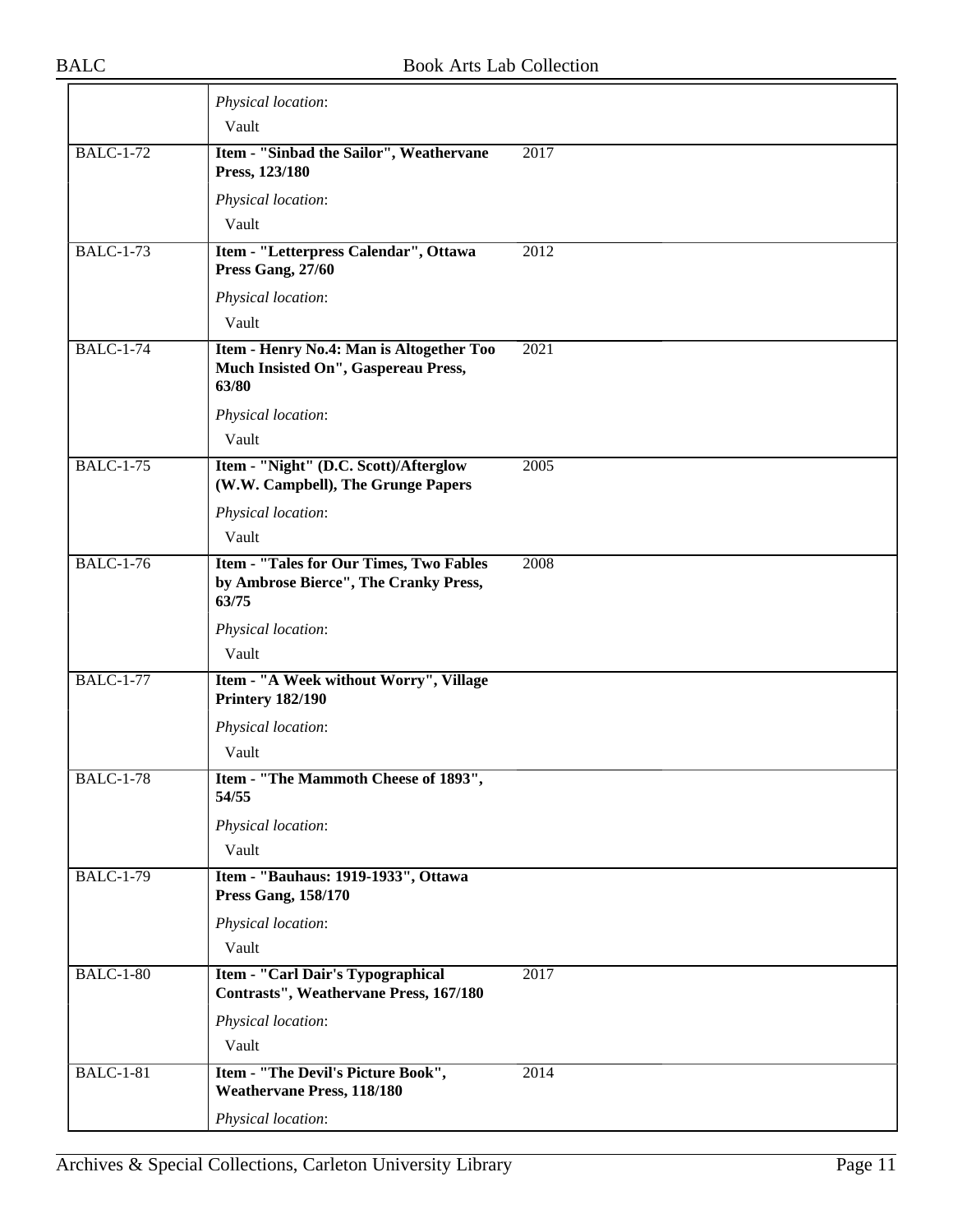|                  | Vault                                                                                       |                   |
|------------------|---------------------------------------------------------------------------------------------|-------------------|
| <b>BALC-1-82</b> | Item - Canada's Mackenzie-Papineau<br>Battalion", Village Printery, 137/180                 |                   |
|                  | Physical location:                                                                          |                   |
|                  | Vault                                                                                       |                   |
| <b>BALC-1-83</b> | Item - "Cat's or Parliament Hill", Village<br><b>Printery, 140/200</b>                      |                   |
|                  | Physical location:                                                                          |                   |
|                  | Vault                                                                                       |                   |
| <b>BALC-1-84</b> | Item - "Urban Myths of Ottawa: The<br>Ghost of Manotick Mill", Village Printery,<br>100/200 | 2013              |
|                  | Physical location:                                                                          |                   |
|                  | Vault                                                                                       |                   |
| <b>BALC-1-85</b> | Item - "The Great War-1914-1918",<br>Village Printery, 119/180                              | 2013              |
|                  | Physical location:                                                                          |                   |
|                  | Vault                                                                                       |                   |
| <b>BALC-1-86</b> | Item - "Wood Type", Andrew Steeves,<br>gallery program                                      | 2021              |
|                  | Physical location:                                                                          |                   |
|                  | Vault                                                                                       |                   |
| <b>BALC-1-87</b> | Item - "Broken Boards", J.C. Byers, 3 Bats<br>Press, 71/80                                  | 2016              |
|                  | Physical location:<br>Vault                                                                 |                   |
| <b>BALC-1-88</b> | Item - "In Flanders Fields", Weathervane<br><b>Press</b>                                    | 2010              |
|                  | Physical location:<br>Vault                                                                 |                   |
| <b>BALC-1-89</b> | Item - Letterpress Gazette #3, July 2010                                                    | 2010              |
| <b>BALC-1-90</b> | Item - Letterpress Gazette #4, October<br>2010                                              | 2010              |
| <b>BALC-1-91</b> | Item - Letterpress Gazette #5, January<br>2011                                              | 2011              |
| <b>BALC-1-92</b> | Item - Letterpress Gazette #6, April 2011                                                   | 2011              |
| <b>BALC-1-93</b> | Item - Letterpress Gazette #7 + Letterpress<br>Packet, July 2011                            | 2011              |
| <b>BALC-1-94</b> | Item - Letterpress Gazette #8 + Letterpress<br>Packet, October 2011                         | 2011              |
| <b>BALC-1-95</b> | Item - Letterpress Gazette #9 + Letterpress<br>Packet, January 2012                         | $\overline{2012}$ |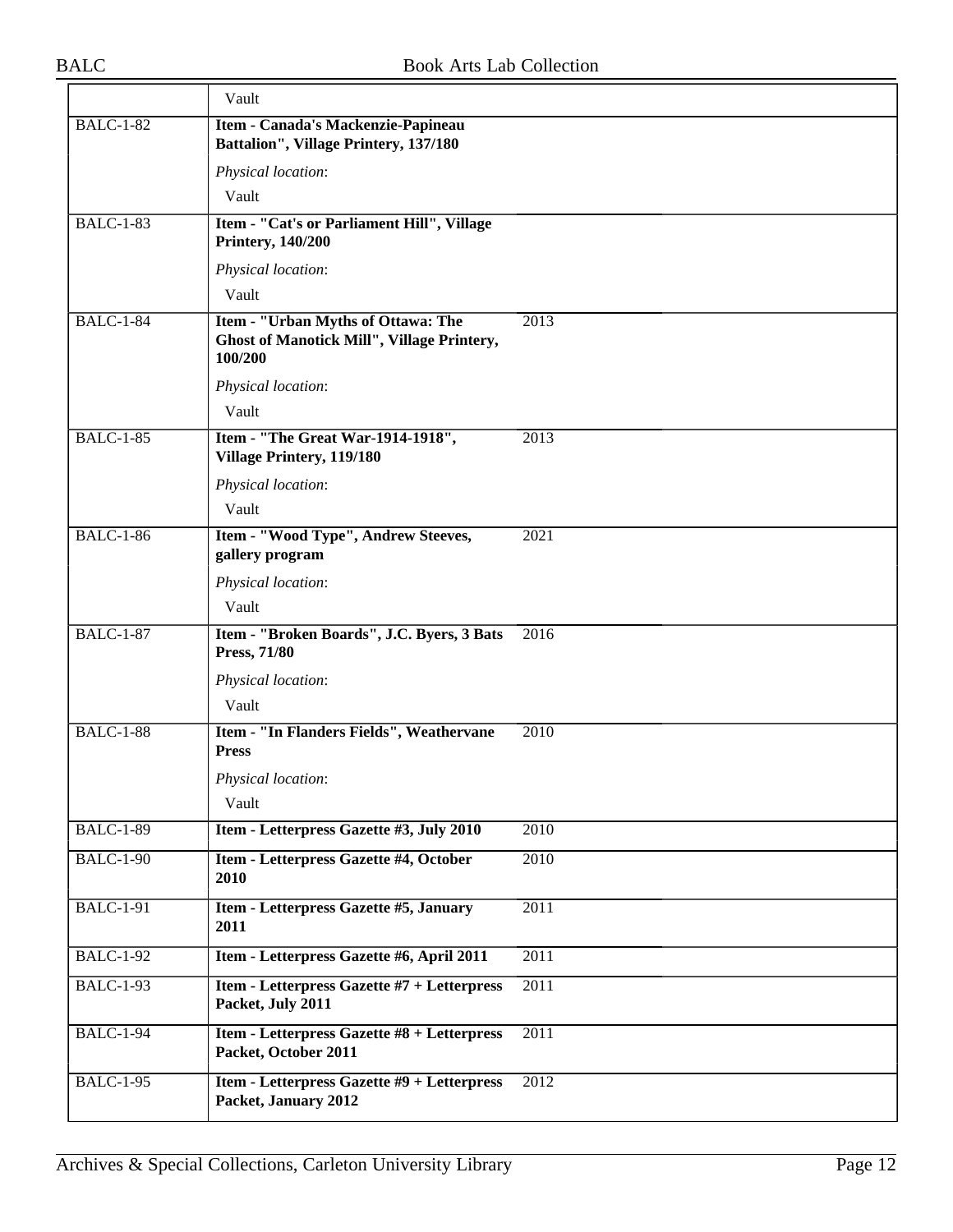| <b>BALC</b>       |                                                                             | <b>Book Arts Lab Collection</b> |
|-------------------|-----------------------------------------------------------------------------|---------------------------------|
| <b>BALC-1-96</b>  | Item - Letterpress Gazette #10 +<br>Letterpress Packet, April 2012          | 2012                            |
| <b>BALC-1-97</b>  | Item - Letterpress Gazette #11 +<br>Letterpress Packet, July 2012           | 2012                            |
| <b>BALC-1-98</b>  | Item - Letterpress Gazette #12 +<br>Letterpress Packet, October 2012        | $\overline{2012}$               |
| <b>BALC-1-99</b>  | Item - Letterpress Gazette #13 +<br><b>Letterpress Packet, January 2013</b> | 2013                            |
| <b>BALC-1-100</b> | Item - Letterpress Gazette #14 +<br>Letterpress Packet, April 2013          | 2013                            |
| <b>BALC-1-101</b> | Item - Letterpress Gazette #15 +<br>Letterpress Packet, July 2013           | 2013                            |
| <b>BALC-1-102</b> | Item - Letterpress Gazette #16 +<br>Letterpress Packet, October 2013        | 2013                            |
| <b>BALC-1-103</b> | Item - Letterpress Gazette #17 +<br><b>Letterpress Packet, January 2014</b> | 2014                            |
| <b>BALC-1-104</b> | Item - Letterpress Gazette #18 +<br>Letterpress Packet, April 2014          | $\overline{2014}$               |
| <b>BALC-1-105</b> | Item - Letterpress Gazette #19 +<br>Letterpress Packet, July 2014           | 2014                            |
| <b>BALC-1-106</b> | Item - Letterpress Gazette #20 +<br>Letterpress Packet, October 2014        | 2014                            |
| <b>BALC-1-107</b> | Item - Letterpress Gazette #21 +<br><b>Letterpress Packet, January 2015</b> | $\overline{2015}$               |
| <b>BALC-1-108</b> | Item - Letterpress Gazette #22 +<br>Letterpress Packet, April 2015          | 2015                            |
| <b>BALC-1-109</b> | Item - Letterpress Gazette #23 +<br>Letterpress Packet, July 2015           | $\overline{2015}$               |
| <b>BALC-1-110</b> | Item - Letterpress Gazette #24 +<br>Letterpress Packet, Autumn 2015         | $\overline{2015}$               |
| <b>BALC-1-111</b> | Item - Letterpress Gazette #25 +<br>Letterpress Packet, Winter 2016         | 2016                            |
| <b>BALC-1-112</b> | Item - Letterpress Gazette #26 +<br><b>Letterpress Packet, Spring 2016</b>  | 2016                            |
| <b>BALC-1-113</b> | Item - Letterpress Gazette #27 +<br>Letterpress Packet, Summer 2016         | $\overline{2016}$               |
| <b>BALC-1-114</b> | Item - Letterpress Gazette #28 +<br>Letterpress Packet, Autumn 2016         | 2016                            |
| <b>BALC-1-115</b> | Item - Letterpress Gazette #29 +<br>Letterpress Packet, Winter 2017         | 2017                            |
| <b>BALC-1-116</b> | Item - Letterpress Gazette #30 +<br>Letterpress Packet, Spring 2017         | 2017                            |
| <b>BALC-1-117</b> | Item - Letterpress Gazette #31 +<br>Letterpress Packet, Summer 2017         | 2017                            |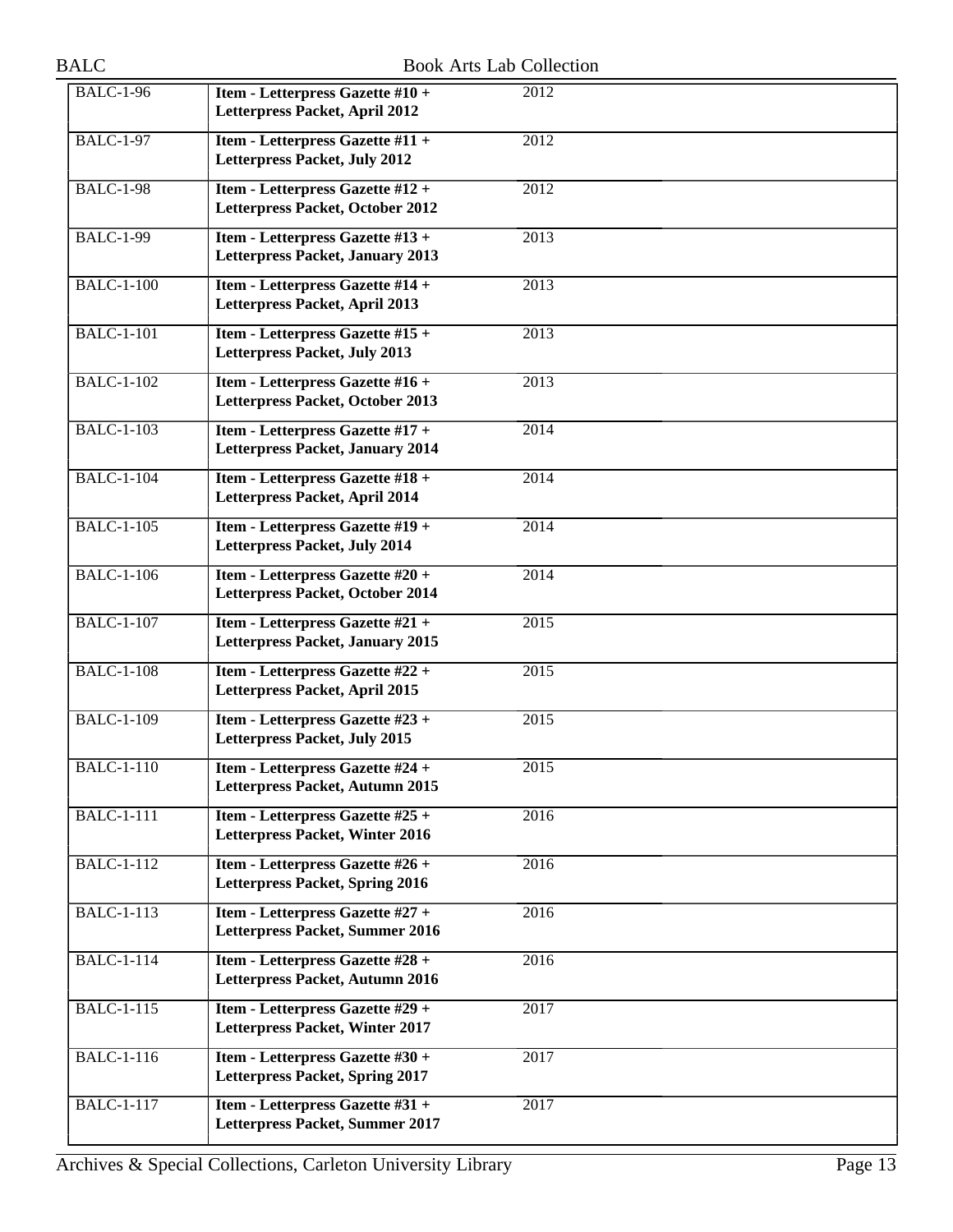| <b>BALC</b>       | <b>Book Arts Lab Collection</b>                                            |           |  |
|-------------------|----------------------------------------------------------------------------|-----------|--|
| <b>BALC-1-118</b> | Item - Letterpress Gazette #32 +<br>Letterpress Packet, Autumn 2017        | 2017      |  |
| <b>BALC-1-119</b> | Item - Letterpress Gazette #33 +<br>Letterpress Packet, Winter 2018        | 2018      |  |
| <b>BALC-1-120</b> | Item - Letterpress Gazette #34 +<br><b>Letterpress Packet, Spring 2018</b> | 2018      |  |
| <b>BALC-1-121</b> | Item - Letterpress Gazette #35 +<br>Letterpress Packet, Summer 2018        | 2018      |  |
| <b>BALC-1-122</b> | Item - Letterpress Gazette #36 +<br>Letterpress Packet, Autumn 2018        | 2018      |  |
| <b>BALC-1-123</b> | Item - Letterpress Gazette #37 +<br>Letterpress Packet, Winter 2019        | 2019      |  |
| <b>BALC-1-124</b> | Item - Letterpress Gazette #38 +<br><b>Letterpress Packet, Spring 2019</b> | 2019      |  |
|                   | Physical location:<br>Vault                                                |           |  |
| <b>BALC-1-125</b> | Item - Letterpress Gazette #39 +<br>Letterpress Packet, Summer 2019        | 2019      |  |
|                   | Physical location:<br>Vault                                                |           |  |
| <b>BALC-1-126</b> | Item - Letterpress Gazette #40 +<br>Letterpress Packet, Autumn 2019        | 2019      |  |
|                   | Physical location:<br>Vault                                                |           |  |
| $BALC-1-127$      | Item - Letterpress Gazette #41 +<br>Letterpress Packet, Winter 2020        | 2020      |  |
|                   | Physical location:<br>Vault                                                |           |  |
| <b>BALC-1-128</b> | Item - Letterpress Gazette #42 +<br>Letterpress Packet, Spring 2020        | 2020      |  |
|                   | Physical location:<br>Vault                                                |           |  |
| <b>BALC-1-129</b> | Item - Letterpress Gazette #43 +<br>Letterpress Packet, Summer 2020        | 2020      |  |
|                   | Physical location:<br>Vault                                                |           |  |
| <b>BALC-1-130</b> | <b>Item - Weathervane Press Calendars</b><br>$(2018+2019)$                 | 2018-2019 |  |
|                   | Physical location:<br>Vault                                                |           |  |
| <b>BALC-1-131</b> | <b>Item - Weathervane Press miniature</b><br>booklets                      | 2017-2019 |  |
|                   | Physical location:                                                         |           |  |